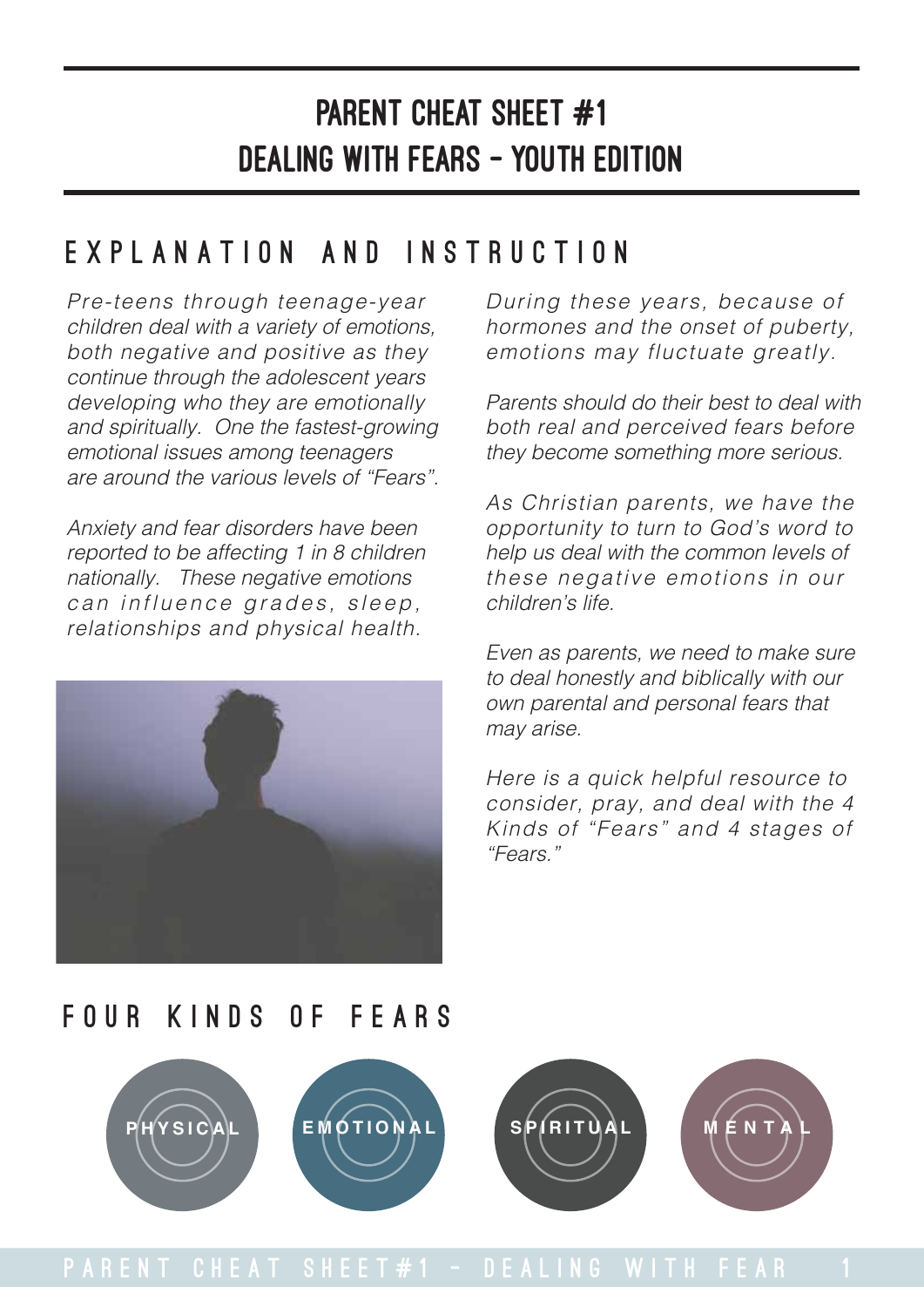# stage 1 - anxiety

#### **Definition**

A feeling of anxiousness or nervousness based on something that is going on. Typically, uneasiness about a circumstance whether real or perceived.

#### **Common Anxiety/Stress in Older Children/Teens**

- School assignments ●
- Peer Pressure/Relationships ●
- Personal Appearance ● Pressure to Achieve/Succeed

#### Biblical Encouragement

 $\angle$ 

Do not be anxious about anything, but in every situation, by prayer and petition, with thanksgiving, present your requests to God. And the peace of God, which transcends all understanding, will guard your hearts and your minds in Christ Jesus.

*Philippians 4:6-7*

## Biblical Instructions

**PHYSICAL** 

Start by praying together about the situation.



 Have them make a list of the things or reasons for why they are anxious or stressed.



 Have them make a second list of the things that they know about God's character and His Power.



 Take time together to talk openly and honestly about how to overcome and guard against stress and worry. Think of practical steps to avoid stress.

Take some time to pray over the emotions and situation.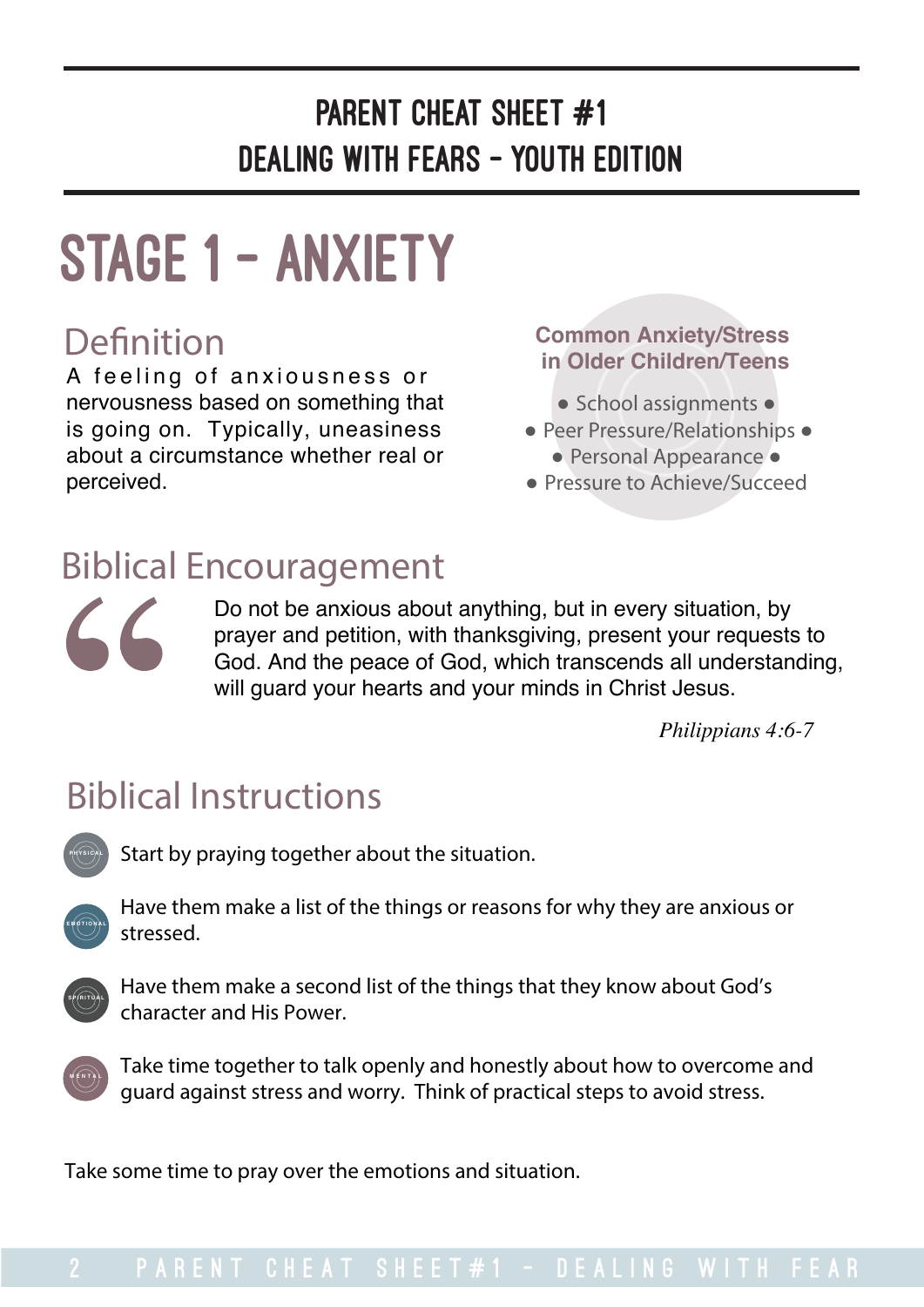# stage 2 - WORRY

#### **Definition**

Allowing yourself to think about something to the point of starting to feel upset or distressed.

**Common Worries in Older Children/Teens**

- Disappointment or disapproval ● Feelings of failure ●
	- Social and relational issues●
- Physical Appearance/Self-Esteem ●

#### Biblical Encouragement

Therefore I tell you, do not worry about your life, what you will eat or drink; or about your body, what you will wear. Is not life more than food, and the body more than clothes? Look at the birds of the air; they do not sow or reap or store away in barns, and yet your heavenly Father feeds them. Are you not much more valuable than they? Can any one of you by worrying add a single hour to your life?" *Matthew 6:25-27*

#### Biblical Instructions



 $\mathcal{L}\mathcal{L}$ 

Identify the source or topic of worries.



Reassure your child of their value and worth to God.



Pray together about who God is creating them to be and their potential.



 Talk about the real outcome of worry. Have them think about the fact that we have to allow things to be completely in God's hand and that worry will not solve anything.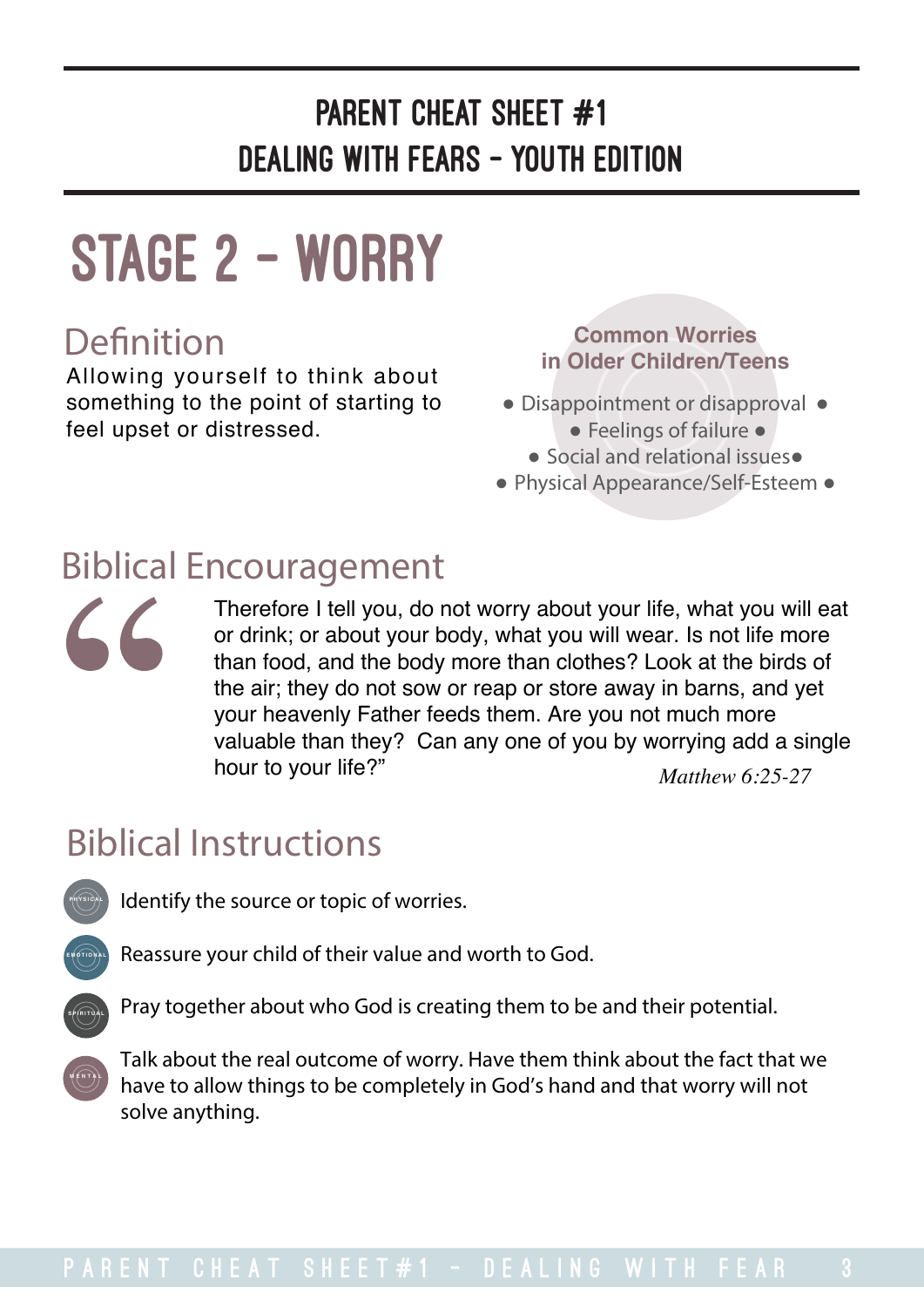# stage 3 - fear

An emotional reaction to the belief there is the presence of danger or a threat. The feeling that there is impending pain or suffering, physically or emotionally.

**Definition Common Fears in Older Children/Teens**

- Social Acceptance/Fitting In ● Failure: academically or extra-curricular ●
- Unknown: the future, world issues, success ●

#### Biblical Encouragement

 $\angle$ 

Surely God is my salvation; I will trust and not FEAR The Lord, the Lord himself, is my strength and my defense he has become my salvation. With joy you will draw water from the wells of salvation.

*Isaiah 12:2-3*

## Biblical Instructions

Encourage your child to take a big breath or go for a walk/work out to relax.





**PHYSICAL** 

**MENTAL**

 Discuss the diference between faith and fear. Have them consider that fear is actually the opposite of faith. Pray and have them give over their fears to God.

 Talk about the idea in the verse that we have a God that we can trust, and He saved us. Talk about the thought that even when we are not feeling happy, we can still fnd joy!